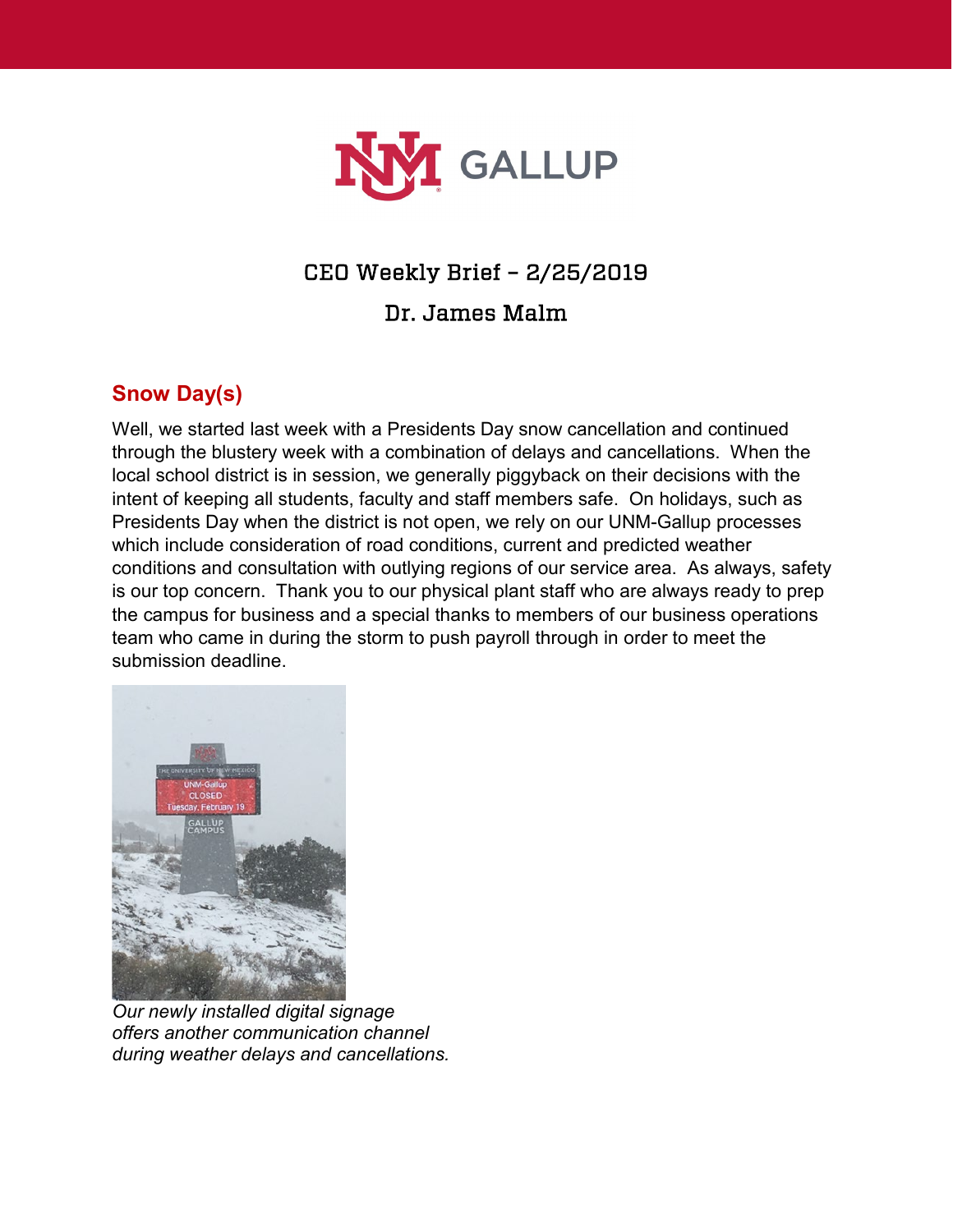#### **UNM Strategic Plan Update**

[UNM 2020,](http://strategy.unm.edu/perspectives/index.html) the strategic vision for the university, incorporates a number of perspectives which define and guide the growth of the institution as a whole. Branch campuses have been asked to provide updates to the plan for the second half of 2018. Branch initiatives tie directly into the institutional strategic plan and inform us in our decisionmaking and planning. Please click below to reference the refreshed strategic plan summary for 2018-2019.



### **Gallup-McKinley County Day at the Legislature**

I am grateful for the opportunity to represent UNM-Gallup at Gallup-McKinley County Day at the state legislature this week. With some of our local advisory members in attendance, we were able to express support for the needs of our students and the local area during this annual event sponsored by the Gallup McKinley County Chamber of Commerce. The [schedule of events](https://gallup.unm.edu/pdfs/20190221-22BoardPacket.pdf) was full and gave us a wonderful opportunity to present the needs of our institution and our county to New Mexico legislators, including Governor Lujan-Grisham. Click below for the GMCD legislative priorities.

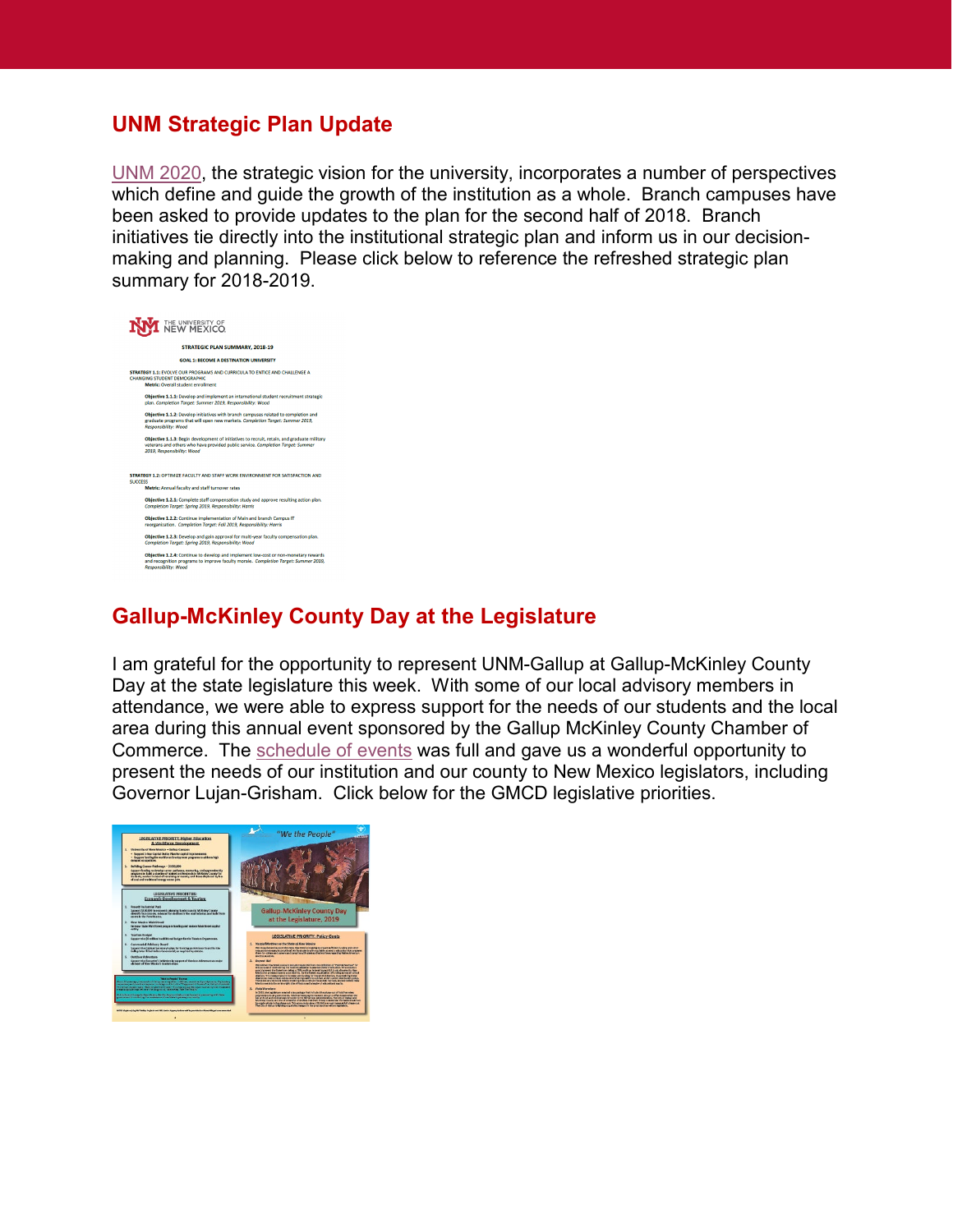

*Gallup McKinley County Chamber of Commerce CEO Bill Lee presents a gift to New Mexico Governor Michelle Lujan-Grisham during Gallup McKinley County Day.*



*UNM-Gallup Local Advisor Board Chair Ralph Richards, NWNMCOG Executive Director Jeff Kiely and Senator George Munoz are shown during a session in the Governor's chambers.*



UNM-Gallup Local Advisory Board Vice-Chair Olin Kieyoomia with Governor Michelle Lujan-Grisham.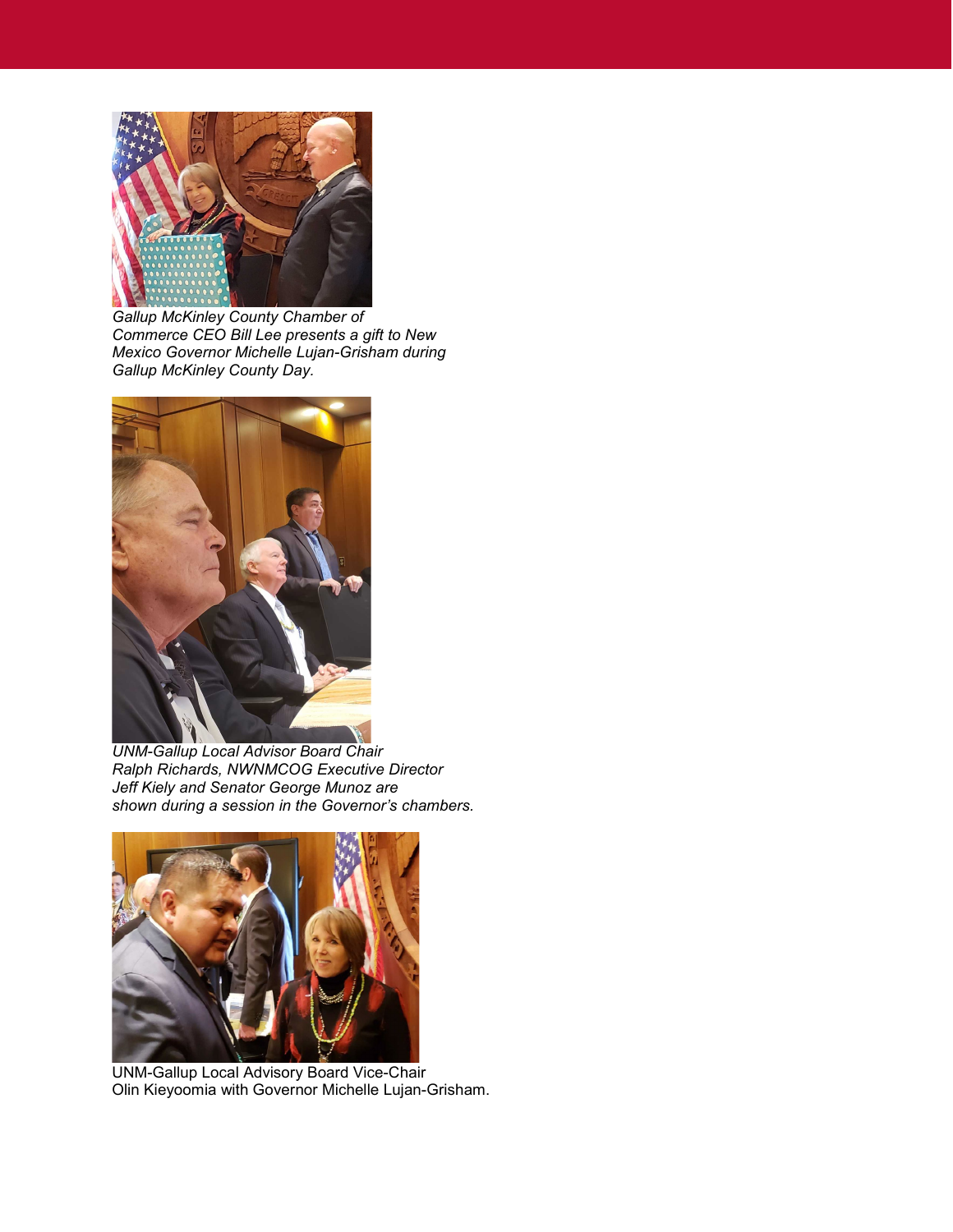## **Cabinet Secretary Roundtable**

It was also my pleasure to accept an invitation from the Greater Gallup Economic Development Corporation to attend the 2019 Economic Roundtable and meet the newly appointed New Mexico cabinet secretaries. As organized and moderated by GGEDC Executive Director and State Representative Patty Lundstrom, this was a very informative session of learning the backgrounds and visions of our new leaders. Click below for the roundtable list of attendees and schedule of events.



### **Charlie Morrisey Education Center**

House Bill 583 sponsors an appropriation to fund the Charlie Morrisey Education Center on the UNM-Gallup campus to promote African American initiatives and spotlight artwork and artifacts. Dr. Shiame Okunor, retired professor of language, literacy and sociocultural studies, attended last week's Open Office Hours to review the specifics of the bill and discuss a financial impact study for the project. HB 583 can be viewed in its entirety [here.](https://www.nmlegis.gov/Legislation/Legislation?Chamber=H&LegType=B&LegNo=583&year=19)

### **UNM-Gallup Faculty Senator**

Congratulations to Dr. Kamala Sharma who was elected to a two-year term as the UNM-Gallup faculty assembly representative to the UNM faculty senate. By acclamation, Dr. Sharma was elected at the February 15<sup>th</sup> faculty assembly meeting to replace outgoing Senator Dr. John Burke. Many thanks to Dr. Burke for his service the past two years and thanks to Dr. Sharma for agreeing to be the UNM-Gallup faculty voice on main campus for the next two years.